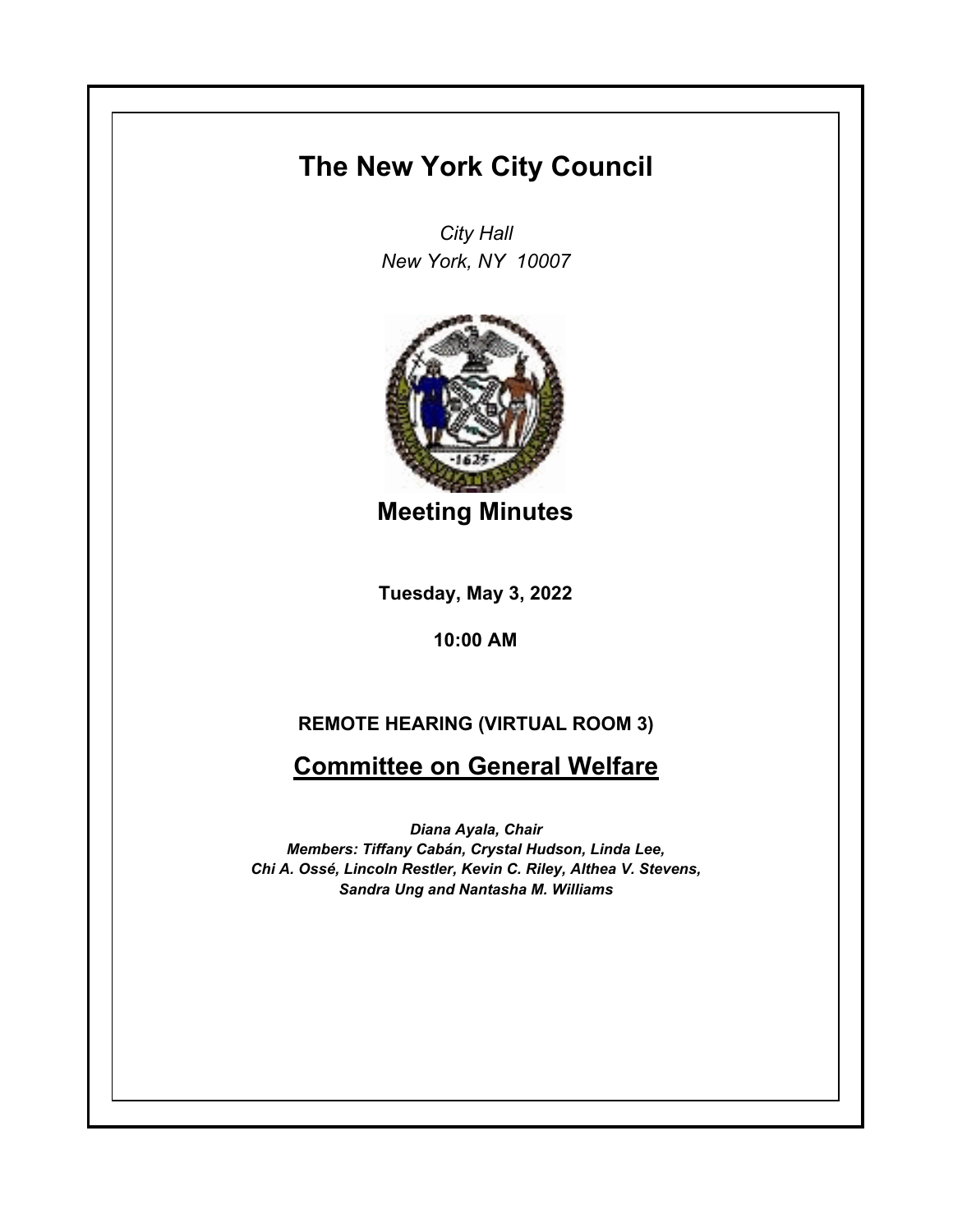| Roll Call     |                                                                                                                                                                                                                                                                                                                     |
|---------------|---------------------------------------------------------------------------------------------------------------------------------------------------------------------------------------------------------------------------------------------------------------------------------------------------------------------|
|               | Present: Ayala, Cabán, Hudson, Lee, Ossé, Restler, Riley, Stevens and Ung                                                                                                                                                                                                                                           |
|               | <b>Absent: Williams</b>                                                                                                                                                                                                                                                                                             |
|               | <b>Other Council Members Attending: Brewer</b>                                                                                                                                                                                                                                                                      |
|               |                                                                                                                                                                                                                                                                                                                     |
| T2022-0434    | Oversight - Unsheltered Homelessness in New York City.                                                                                                                                                                                                                                                              |
|               | <b>Attachments: Committee Report</b>                                                                                                                                                                                                                                                                                |
|               | This Oversight was Hearing Held by Committee                                                                                                                                                                                                                                                                        |
|               | <b>Attachments: Committee Report</b>                                                                                                                                                                                                                                                                                |
|               | This Oversight was Filed, by Committee                                                                                                                                                                                                                                                                              |
| Int 0211-2022 | A Local Law to amend the administrative code of the city of New<br>York, in relation to requiring the mayor's office of operations to<br>report on the exits from city-administered facilities and the<br>financings, starts and completions of permanent housing for<br>those exiting city-administered facilities |
|               | Attachments: Summary of Int. No. 211, Int. No. 211, April 28, 2022 - Stated Meeting<br>Agenda, Committee Report 5/3/22                                                                                                                                                                                              |
|               | This Introduction was Hearing Held by Committee                                                                                                                                                                                                                                                                     |
|               | Attachments: Summary of Int. No. 211, Int. No. 211, April 28, 2022 - Stated Meeting<br>Agenda, Committee Report 5/3/22                                                                                                                                                                                              |
|               | This Introduction was Laid Over by Committee                                                                                                                                                                                                                                                                        |
| Int 0212-2022 | A Local Law to amend the administrative code of the city of New<br>York, in relation to updating the report on utilization of and<br>applications for multi-agency emergency housing assistance                                                                                                                     |
|               | Attachments: Summary of Int. No. 212, Int. No. 212, April 28, 2022 - Stated Meeting<br>Agenda, Committee Report 5/3/22                                                                                                                                                                                              |
|               | This Introduction was Hearing Held by Committee                                                                                                                                                                                                                                                                     |
|               | Attachments: Summary of Int. No. 212, Int. No. 212, April 28, 2022 - Stated Meeting<br>Agenda, Committee Report 5/3/22                                                                                                                                                                                              |
|               | This Introduction was Laid Over by Committee                                                                                                                                                                                                                                                                        |